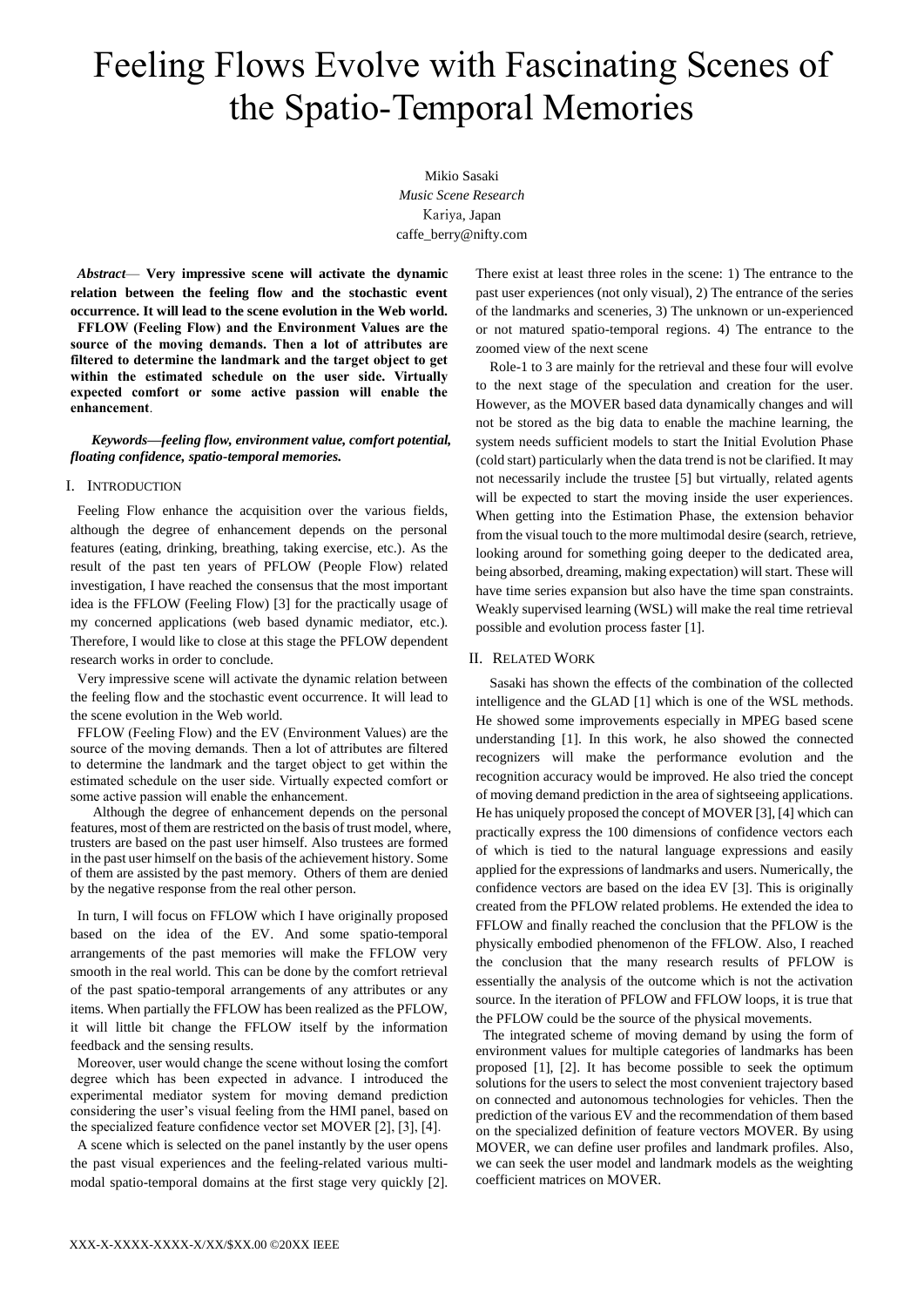

**Figure 1 Real time acquisition of user's demand.**

According to the concept that can simplify the EV and extend it for the expression of comfort, we can make the clear architecture for moving demand predictions. It is possible within a definite time span, in the sense that we can easily compute the completely other area of recommendations under the condition that the same level of comfort. We call the method feeling based retrieval. From the applicational view, moving demand prediction and buying items are representative recommendation activities of mediators.

This idea is very much consistent with the relation between a user and an item which is fascinating based on the social trust. Moreover, it is numerically estimated according to the truster and trustee model stochastically described [5]. It enables to compute the estimation of any items even if there exists no big data or cold start problems.

When scenes activate FFLOW, if predicted physical realization exceed the limit of the real world, the fascinating scenes only survive to evolve based on the comfort restriction. This time, although it is restricted to the moving demand, other decisions for moving requirements and the behavior occurrence will pass the stages like above. The common points are that the embodiment process of decision by using FFLOW by way of virtual world. Usually, most of the roads and parking lots around the famous popular landmark (LM) will have the traffic congestions. After

switching to walk, you will not need to wait so long. On the other hand, the route to get back home by cars will also have heavy jam. This point is common in shopping mall access. Namely, the same kind of FFLOWs activate various demands.



**Figure 2 Comfort based trajectory creation.**



**Figure 3 Acquisition of panel movers.**

## III. ENTRANCE OF FEELING FLOWS EVOLUTION

FFLOWs evolve with the fascinating scenes of the spatiotemporal memories through the following five entrances. Spatiotemporal movement in the virtual domain cause the FFLOW activation to recommend the menu for the quick decision.



**Web-Based Evolution** 

**Figure 4 Evolution process**.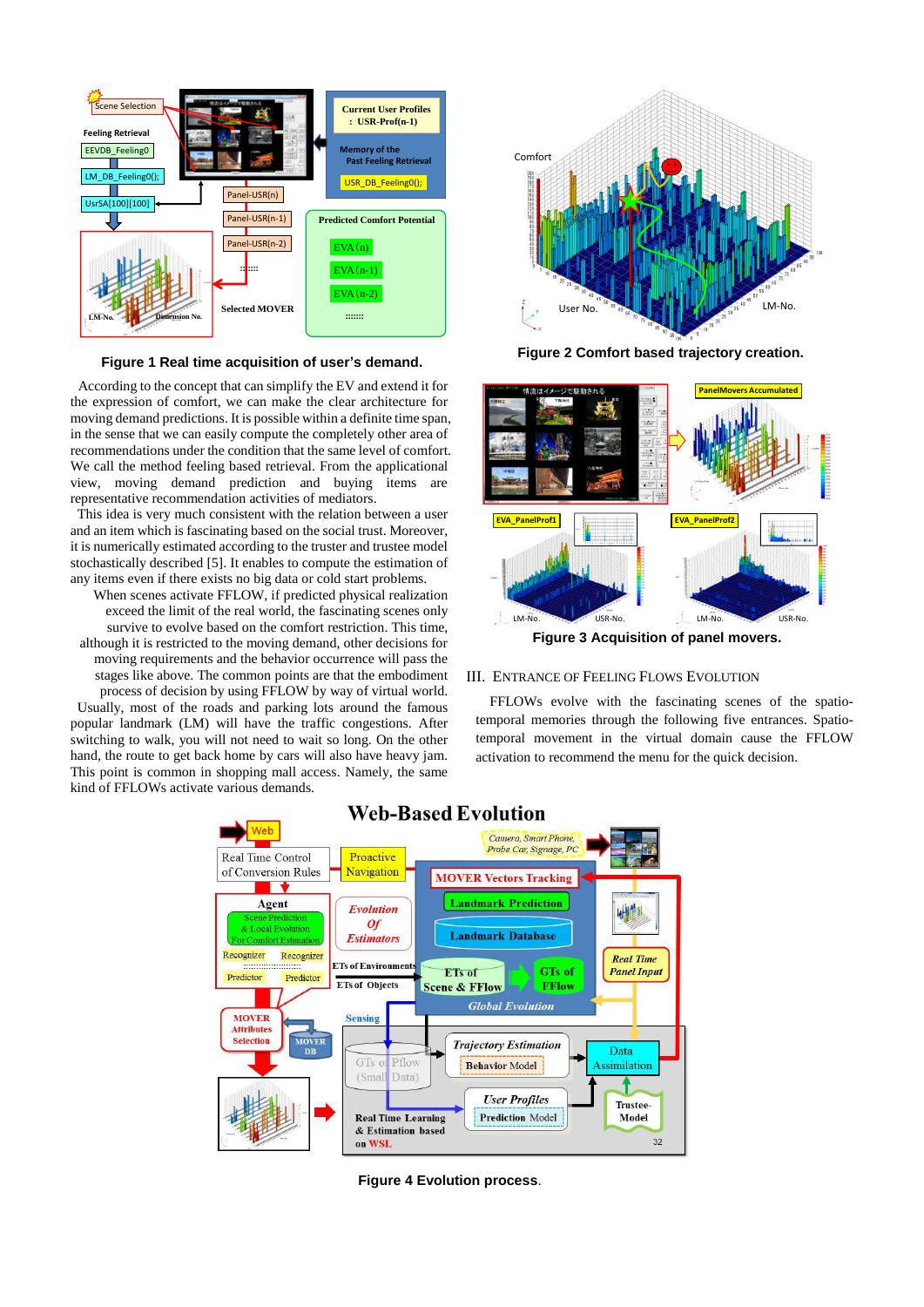#### *A. Entrance to the Past Experiences*

This point is essentially the same as the conventional photo library. By using the panel like browse, the actor can arbitrarily set the mental environment without restrictions. Also, the actor can remember and retrieve the forgotten memories of various LMs and peoples and affairs, including events, foods, memorial places, city structures, histories, fashions, languages and many other related cultures. Those will lead to the more sophisticated information and to activate the unexperienced areas around this window. At the same time, the essential feeling will activate the next desire to visit here and make it clear what the actor wants to experience newly. Sometimes it will evolve to the creation of the virtually unexperienced scenes and stories and music and other arts.

## *B. Entrance of the Series of the Landmarks and Scenes*

This trigger will access the spatio-temporal memories as the time series of the events and very cinematic sceneries. However, some connected relations to the cloud database will be needed to form the geometrical interpretations and continuous semantic understanding based on connected intelligence. In order to verify the effects, the author is planning to introduce WSL and the Trust PMF model [5] into the MOVER based mediator [3], [4] for the various setting of the MOVER definitions corresponding to the multimodal transformations [6].

#### *C. Entrance to the Future Experiences based on the Past*

This will enable multimodal transformation of the past spatiotemporal memories which can be completely virtual but sometimes it will lead to the fairy correct future predictions when the time information includes some anticipated structures. Also, the feeling retrieval [4] of the past would yield some good strategies to the instantaneous and autonomous decision for the spatio-temporal movements for the machine.

#### *D. Entrance to the Un-Experienced Regions*

This will create the completely virtual movements in the actor's mind, namely FFLOW. Also, this is the "dream" of the machine. When both of the two dreams are closely related each other, the machine can estimate the actor's dream to realize the first approximation of the FFLOW which can be visualized as the direct feeling. Next, it can modify the estimation to FFLOW navigation based on the other criterion such as comfort, safety, etc.

## *E. Entrance to the Un-Experienced Category*

This will enable the more flexible architecture of the scene and the city structures. Also, there may exist new kind of peoples and cultures. It may not necessarily be a human and the CG based animation world would be possible. Moreover, it is possible to free the physical constraints, logical restrictions, time continuity, etc. However, some kind of mental rules might be kept for the minimum moral constraints.

## IV. FLOATING CONFIDENCE

On the edge of the real time discriminations of the stochastic situations on MOVER space, we can assume "the actor" who is just about to focus on the omen of the occurrence of the targeted event. This kind of "special scene" emerges as the spatio-temporal changes of {FFLOW, sense, safety, information, danger, value of things, money, perception of time, MOVER selection and adaptation, feeling retrieval within the same MOVER, feeling retrieval over the different MOVERs, etc.}[4].

Numerically, these factors will cause the targeted confidence vectors being induced easily by some specific human (including "the actor" himself) operations (weighting, concentration, looking, filtering, rating, etc.) to output different results, while watching surrounding various "other possible spatio-temporal regions" as well. Namely, "the actor" can feel the spatio-temporal geometry surrounding the target holes as the "grooves" as the result of the concentration.

Semantically, the same effects are caused by the language level of matching. I call this fluctuating property the Floating Confidence (FC), which has three levels and three aspects.

Floating-1 is the hierarchical reversal in a user's consciousness and sensing caused by the focusing and spatio-temporal movements either in real or virtual world. Floating-1 is the continuous but randomly moving natures between different layers. Floating-2 is the fluctuation of the stochastic distributions on every event for a user. The distributions of the spatio-temporal regions are relatively easily moved by some force although have some coherency. Floating-3 is the language mapping between different continuous phenomena.

If the actor targets the single purpose, it would be very rare to attain the stationary performance for the prediction. If some active means



**Figure 5 Floating confidence.**